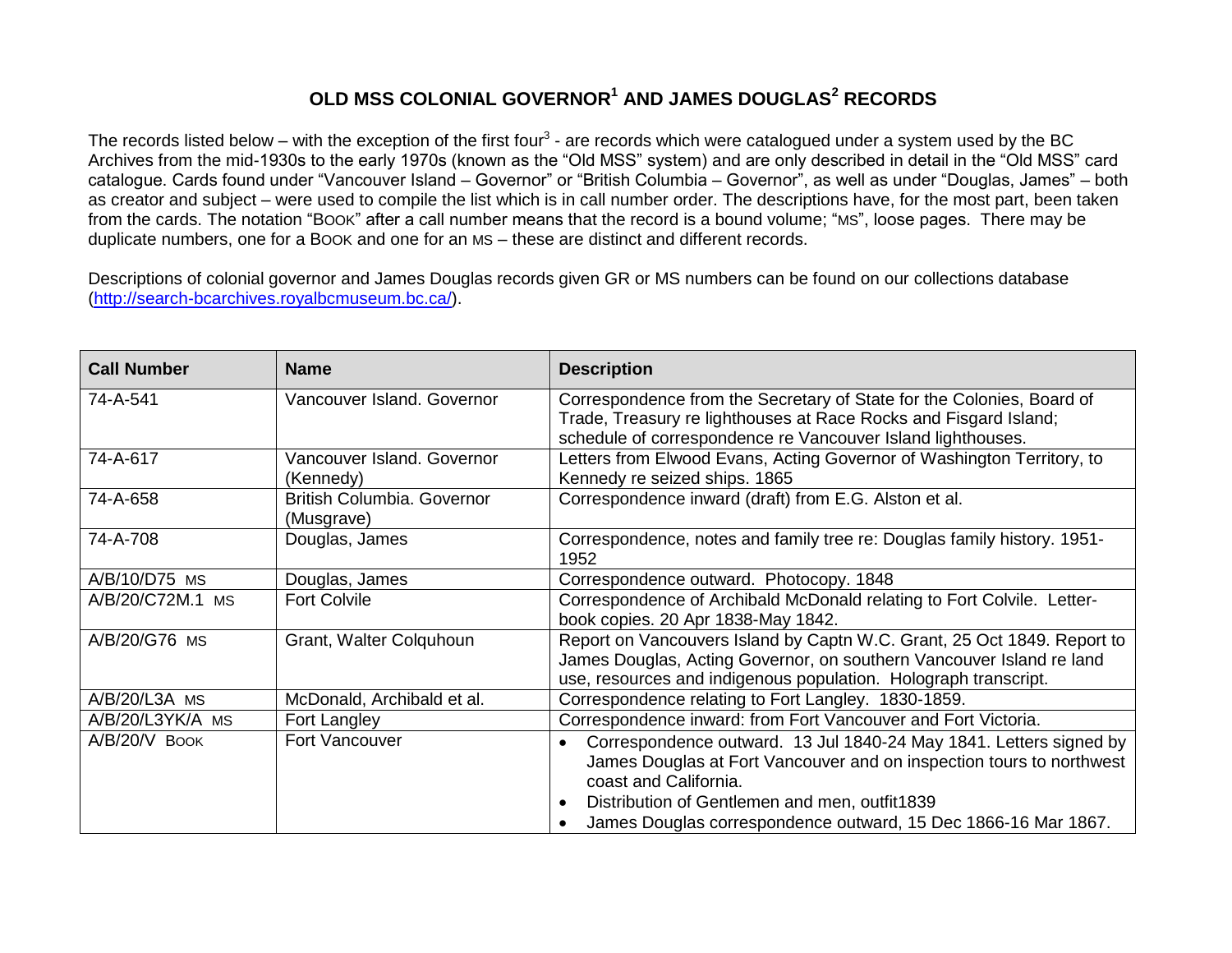| <b>Call Number</b>                 | <b>Name</b>                                   | <b>Description</b>                                                                                                                                                                                                                                                                                                                                                                                                                                                                                                                                                                                                                                           |
|------------------------------------|-----------------------------------------------|--------------------------------------------------------------------------------------------------------------------------------------------------------------------------------------------------------------------------------------------------------------------------------------------------------------------------------------------------------------------------------------------------------------------------------------------------------------------------------------------------------------------------------------------------------------------------------------------------------------------------------------------------------------|
| A/B/20/V2/Od MS                    | Fort Vancouver                                | Correspondence outward. 1849-1854. Letters signed by Peter Skene<br>Ogden and James Douglas.                                                                                                                                                                                                                                                                                                                                                                                                                                                                                                                                                                 |
| A/B/20/V2D MS<br>Mfm A01360 & 738A | Fort Vancouver                                | Correspondence outward. 1830-1849. Letters signed by James Douglas.<br>See A/B/20/V2DA MS for transcripts.                                                                                                                                                                                                                                                                                                                                                                                                                                                                                                                                                   |
| A/B/20/V2DK MS                     | Fort Vancouver                                | Correspondence inward. Typescript of letter signed by James Douglas.<br>1840                                                                                                                                                                                                                                                                                                                                                                                                                                                                                                                                                                                 |
| A/B/20/V9 MS                       | <b>Fort Vancouver</b>                         | Register of marriage licences. No. 1 James Douglas and Amelia Connolly;<br>No. 2 Benjamin McKenzie and Katherine Campbell. 1837.                                                                                                                                                                                                                                                                                                                                                                                                                                                                                                                             |
| A/B/40/D75.2 BOOK                  | Douglas, James                                | Diary, 22 Apr-2 Oct 1840, pp. 1-62. Trip to the Northwest coast, with<br>chronological contents list on loose pages at front of volume. See<br>A/B/40/D75.2A for transcript. See also A/B/40/D75.4 MS.<br>Diary of a trip to California, 2 Dec 1840-23 Jan 1841, pp. 63-92. See<br>A/B/40/D75.3A for transcript,.<br>Notes on traditions and population of the Indians of the Northwest<br>coast, pp. 118, 124-126, 128-130, 138-140. For transcript, see F1/D75.<br>Voyage records of HBC ships, pp. 132-137.<br>Diary, 14-16 Aug 1827, pp. 146-147. Trip down Connolly's river. For<br>transcript, see A/B/40/D75.1A. For second transcript, see B/20/1858 |
| A/B/40/D75.4 MS<br>Mfm A01361(1)   | Douglas, James                                | Diary, 6-21 Oct 1841. Trip to Sitka. See A/B/40/D75.4A for transcript.<br>$\bullet$<br>[Diary], 1-21 Mar 1843. Trip to Fort Victoria ["Voyage to Northwest<br>Coast"]. See A/B/40/C75.4A for transcript.<br>Diary, 26 Sep 1843. Trip to Fort George (Astoria). See A/B/40/D75.4A<br>for transcript.                                                                                                                                                                                                                                                                                                                                                          |
| A/B/40/F49 MS                      | Finlayson, Roderick                           | Correspondence outward [to James Douglas]. 1 letter with transcript. 1844                                                                                                                                                                                                                                                                                                                                                                                                                                                                                                                                                                                    |
| A/B/40/M22K BOOK                   | McLeod, John                                  | Correspondence inward 1826-1837. Letter dated Mar 12, 1832 [from<br>James Douglas].                                                                                                                                                                                                                                                                                                                                                                                                                                                                                                                                                                          |
| A/C/15/D75 MS<br>Mfm A01360(5)     | Douglas, James                                | Confidential report on officers. 1863. Includes transcript.                                                                                                                                                                                                                                                                                                                                                                                                                                                                                                                                                                                                  |
| A/C/15/H86P BOOK                   | Hudson's Bay Company Land<br>Office, Victoria | Correspondence outward [to Governor James Douglas]; signed by J. D.<br>Pemberton. 1851-1858.                                                                                                                                                                                                                                                                                                                                                                                                                                                                                                                                                                 |
| A/C/15/V66D MS                     | Hudson's Bay Company, Victoria                | Correspondence outward [to Governor James Douglas]. Originals and<br>some transcripts. 1859-1861.                                                                                                                                                                                                                                                                                                                                                                                                                                                                                                                                                            |
| A/C/20/M191.1 MS                   | McKay, Joseph William                         | Report of journey through a part of the Fraser River and adjoining districts.<br>1858                                                                                                                                                                                                                                                                                                                                                                                                                                                                                                                                                                        |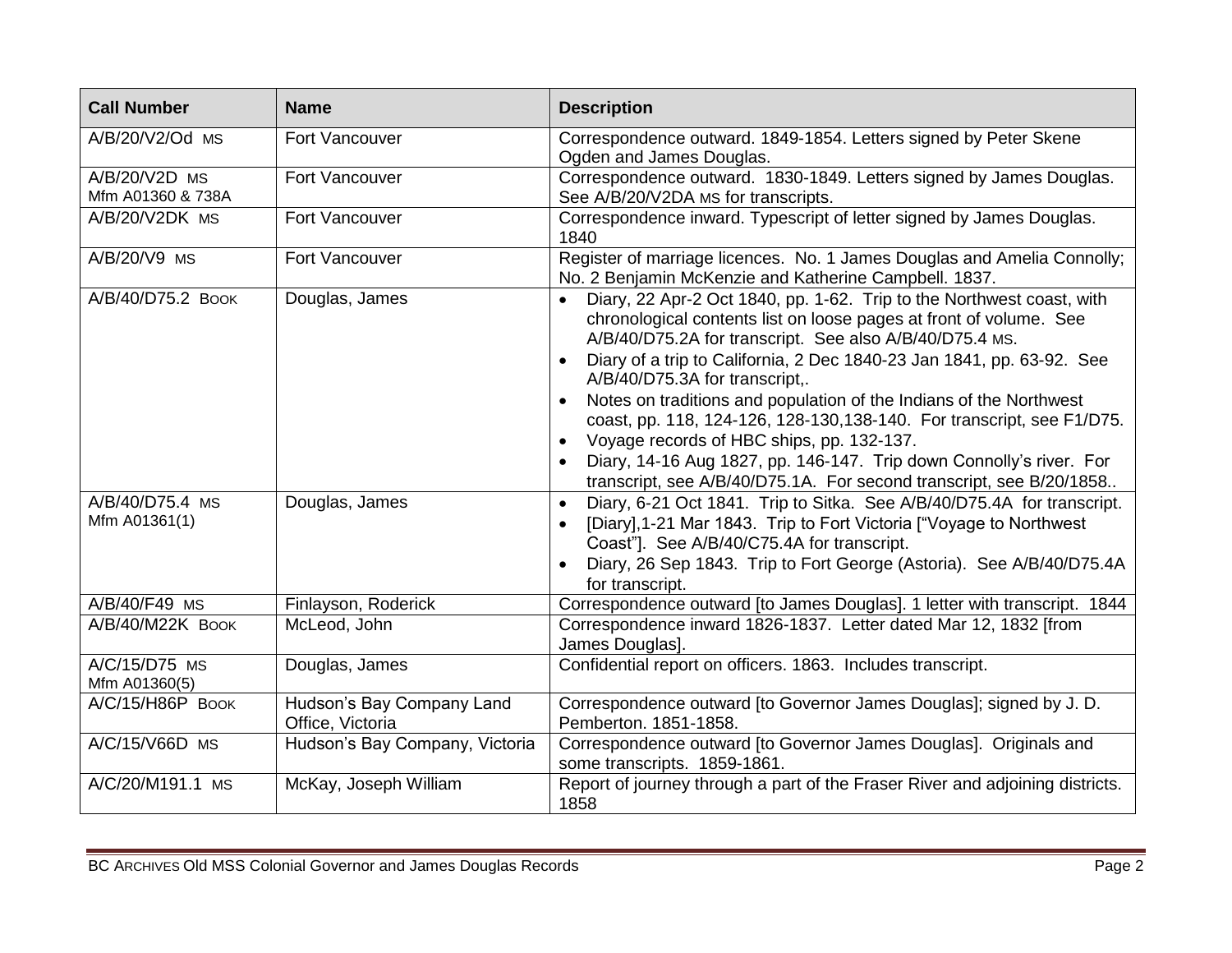| <b>Call Number</b>                     | <b>Name</b>          | <b>Description</b>                                                                                                                                                                                                            |
|----------------------------------------|----------------------|-------------------------------------------------------------------------------------------------------------------------------------------------------------------------------------------------------------------------------|
| A/C/20/Vi2 Book<br>Mfm A01411(4)       | Fort Victoria        | Correspondence outward to HBC on the affairs of Vancouver Island<br>colony. 16 May 1850- 6 Nov 1855. Letter-book. Letters from James<br>Douglas to Archibald Barclay. See A/C/20Vi2A for transcript.                          |
| A/C/20/Vi3 BOOK<br><b>Mfm 101A</b>     | Fort Victoria        | Correspondence outward to HBC on the affairs of Vancouver Island<br>colony. 11 Dec 1855-8 Jul 1859. Letter-book. Letters from James<br>Douglas to William G. Smith and Thomas Fraser. See A/C/20/Vi3A Book<br>for transcript. |
| A/C/20/Vi3B                            | Fort Victoria        | John Work, Dugald Mactavish, Chief Factors Hudson's Bay Company to<br>James Douglas, Governor of British Columbia, 24 Nov 1858, re land in BC<br>claimed by HBC and confirmation of title.                                    |
| A/C/20/Vi3D MS<br>Mfm A01360(3) & 738A | Fort Victoria        | Correspondence outward. Letters signed by James Douglas. 1850-1859.<br>See A/C/20/Vi3DA for transcript.                                                                                                                       |
| A/C/20/Vi4 Book                        | Fort Victoria        | Correspondence outward. Letters signed by James Douglas. 21 Dec 1856<br>-25 Jan 1858. See A/C/20/Vi4A Book for photocopy.                                                                                                     |
| A/C/20/Vi5 MS                          | <b>Fort Victoria</b> | Correspondence outward. Letter-book copies; letters signed by James<br>Douglas. 1855-1858 [note: nothing from 1858]                                                                                                           |
| A/C/20/Vi7 MS                          | <b>Fort Victoria</b> | Correspondence inward (from HBC, London) to James Douglas. 1849-<br>1859. See A/C/20/Vi7A for transcripts.                                                                                                                    |
| A/C/20/Vi8 MS                          | Fort Victoria        | Correspondence and papers (from HBC) re chaplain. 1849-1859                                                                                                                                                                   |
| A/C/20.1/N15 BOOK                      | Fort Nanaimo         | Correspondence between James Douglas and Joseph William McKay.<br>Aug 1852-Sep 1853. Transcript.                                                                                                                              |
| A/E/C86/D74 BOOK                       | Douglas, James       | Personal notebook with index. Various subjects and dates.                                                                                                                                                                     |
| A/E/R731/D741 MS                       | Douglas, James       | Correspondence outward. 1846 (Charles Ross collection)                                                                                                                                                                        |
| B/20/1853 MS<br><b>Mfm 737A</b>        | Douglas, James       | Private papers; second series. Transcript (Bancroft Library has the<br>originals). Copy of originals on microfilm reel 737A.<br>Contents include:<br>Register of Observations on Temperature at Fort Victoria, 1846-1852,     |
|                                        |                      | pp.1-5<br>Census of Indian population in Vancouver Island and British Columbia,<br>pp. 5-30                                                                                                                                   |
|                                        |                      | Diary, 3-25 Jan 1853, pp. 31-43 (re trip in H.M.S. Thetis to Cowichan<br>and Nanaimo to apprehend "Indian criminals")<br>Miscellaneous notes                                                                                  |
| B/20/1858 MS                           | Douglas, James       | Private papers; first series. 1827-1861. Transcript (Bancroft Library has<br>the originals). Diaries, 1827, 1835, 1858, 1860, 1861 and miscellaneous                                                                          |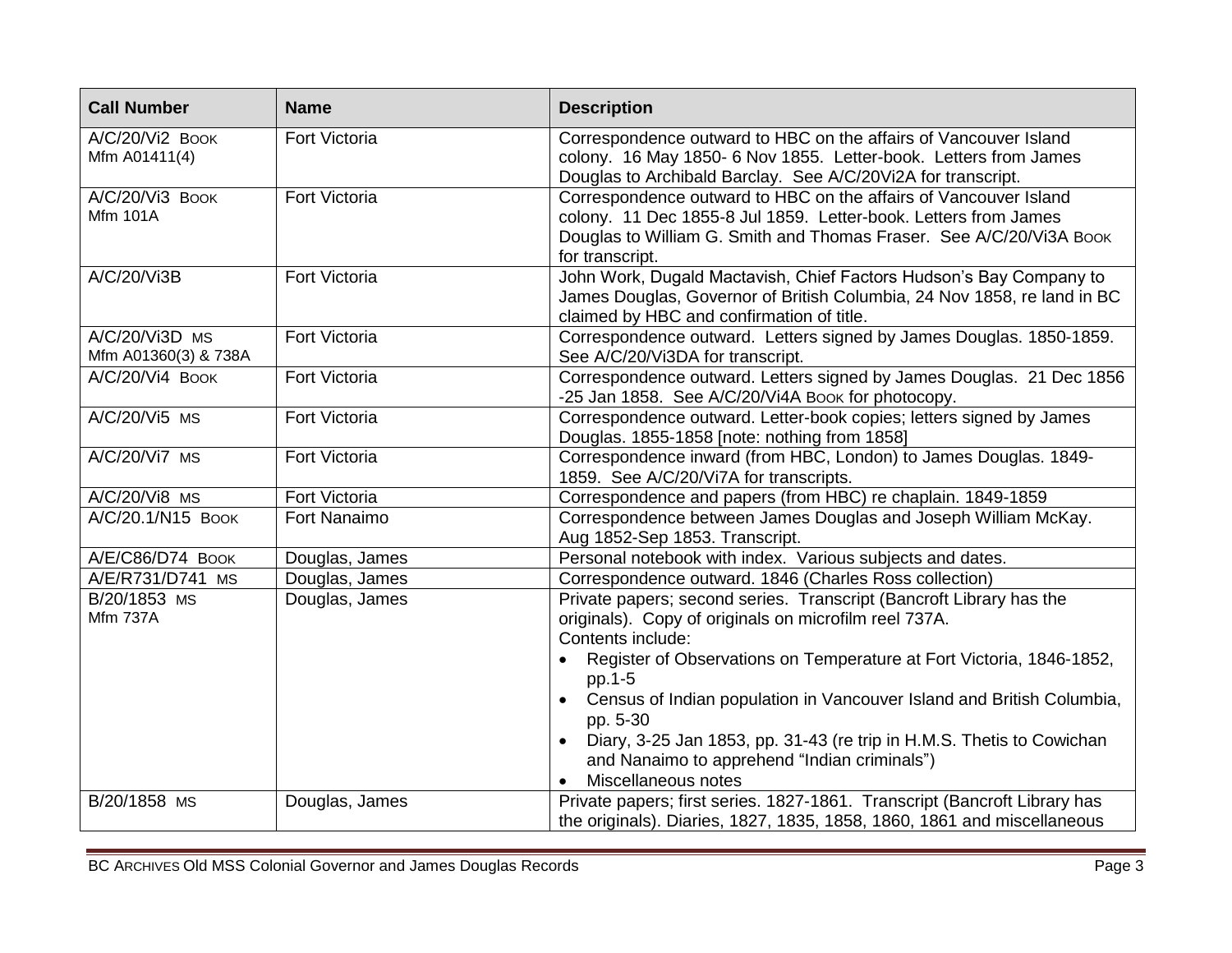| <b>Call Number</b>                    | <b>Name</b>    | <b>Description</b>                                                                                                                                                                                                                                                                                                                                                                                                                                                                                                                                                                                                                                                                                                                      |
|---------------------------------------|----------------|-----------------------------------------------------------------------------------------------------------------------------------------------------------------------------------------------------------------------------------------------------------------------------------------------------------------------------------------------------------------------------------------------------------------------------------------------------------------------------------------------------------------------------------------------------------------------------------------------------------------------------------------------------------------------------------------------------------------------------------------|
|                                       |                | papers. Includes:<br>Diary Aug 14-16, 1827. Notes respecting a voyage down Connolly's<br>River, pp. 3-5<br>Diary of a journey from Fort Vancouver, Mar 3-Oct 27,1835, pp. 5-48;<br>"further diary" Nov [1835] Cowlitz River, pp. 48-49<br>HBC correspondence and instructions ca. 1835-1836; Indians food<br>supply, weather, pp. 49-57<br>Diary of gold discovery on Fraser's River (trip to gold diggings) May<br>24-Sep14, 1858, pp. 58-69<br>Diary Aug 28-Oct, 1860 (trip to Similkameen and Rock Creek), pp. 69-<br>85<br>Journey up country (Yale, Lytton, Kamloops) May 10-Jun 8, 1861, pp.<br>85-93<br>Memoranda from 1840-41 journal (American Fur Company; HBC fur<br>trade monopoly; Indian beliefs and customs), pp. 94-101 |
| B/20/1864 MS                          | Douglas, James | Diary, 14 May 1864-16 May 1865. Trip to Europe. See B/20/1864 Book<br>for transcript.                                                                                                                                                                                                                                                                                                                                                                                                                                                                                                                                                                                                                                                   |
| B/20/1869 MS                          | Douglas, James | Diary, 1 Apr 1869-8 Sep 1871. Life in Victoria.                                                                                                                                                                                                                                                                                                                                                                                                                                                                                                                                                                                                                                                                                         |
| B/20/1874 MS                          | Douglas, James | Diary, 25 Jun-16 Sep 1874. Trip to Europe; Diary, 1 Mar 1876-2 Aug 1877.<br>Life in Victoria.                                                                                                                                                                                                                                                                                                                                                                                                                                                                                                                                                                                                                                           |
| <b>B/40/1 BOOK</b><br><b>Mfm 738A</b> | Douglas, James | Correspondence outward. 1854-1857. Miscellaneous letter and<br>scrapbook.                                                                                                                                                                                                                                                                                                                                                                                                                                                                                                                                                                                                                                                               |
| <b>B/40/2 BOOK</b><br><b>Mfm 246A</b> | Douglas, James | Correspondence outward. 22 Mar 1867-11 Oct 1870. Private letter-book.<br>For transcript, see B/40/2A Book.                                                                                                                                                                                                                                                                                                                                                                                                                                                                                                                                                                                                                              |
| B/40/1 MS<br><b>Mfm 738A</b>          | Douglas, James | Correspondence outward. Undated [ to 1849].                                                                                                                                                                                                                                                                                                                                                                                                                                                                                                                                                                                                                                                                                             |
| B/40/2 MS<br>738A                     | Douglas, James | Correspondence outward. 1850-1871                                                                                                                                                                                                                                                                                                                                                                                                                                                                                                                                                                                                                                                                                                       |
| B/40/3 MS                             | Douglas, James | Correspondence outward. 15 Dec 1866-16 Mar 1867. Includes transcripts.                                                                                                                                                                                                                                                                                                                                                                                                                                                                                                                                                                                                                                                                  |
| B/40/4 MS                             | Douglas, James | Letters to Martha. 30 Oct 1871-27 May 1874. 74 letters. See B/40/4A                                                                                                                                                                                                                                                                                                                                                                                                                                                                                                                                                                                                                                                                     |
| <b>Mfm 246A</b>                       |                | Book for transcripts.                                                                                                                                                                                                                                                                                                                                                                                                                                                                                                                                                                                                                                                                                                                   |
| B/40/5 MS                             | Douglas, James | Correspondence outward. 1874, 1877                                                                                                                                                                                                                                                                                                                                                                                                                                                                                                                                                                                                                                                                                                      |
| $\overline{B}/40/6$ MS                | Douglas, James | Observations on the Oregon Treaty of 1846. 1871                                                                                                                                                                                                                                                                                                                                                                                                                                                                                                                                                                                                                                                                                         |
| $\overline{B/40/7}$ MS                | Douglas, James | Miscellaneous invitations etc. Various dates.                                                                                                                                                                                                                                                                                                                                                                                                                                                                                                                                                                                                                                                                                           |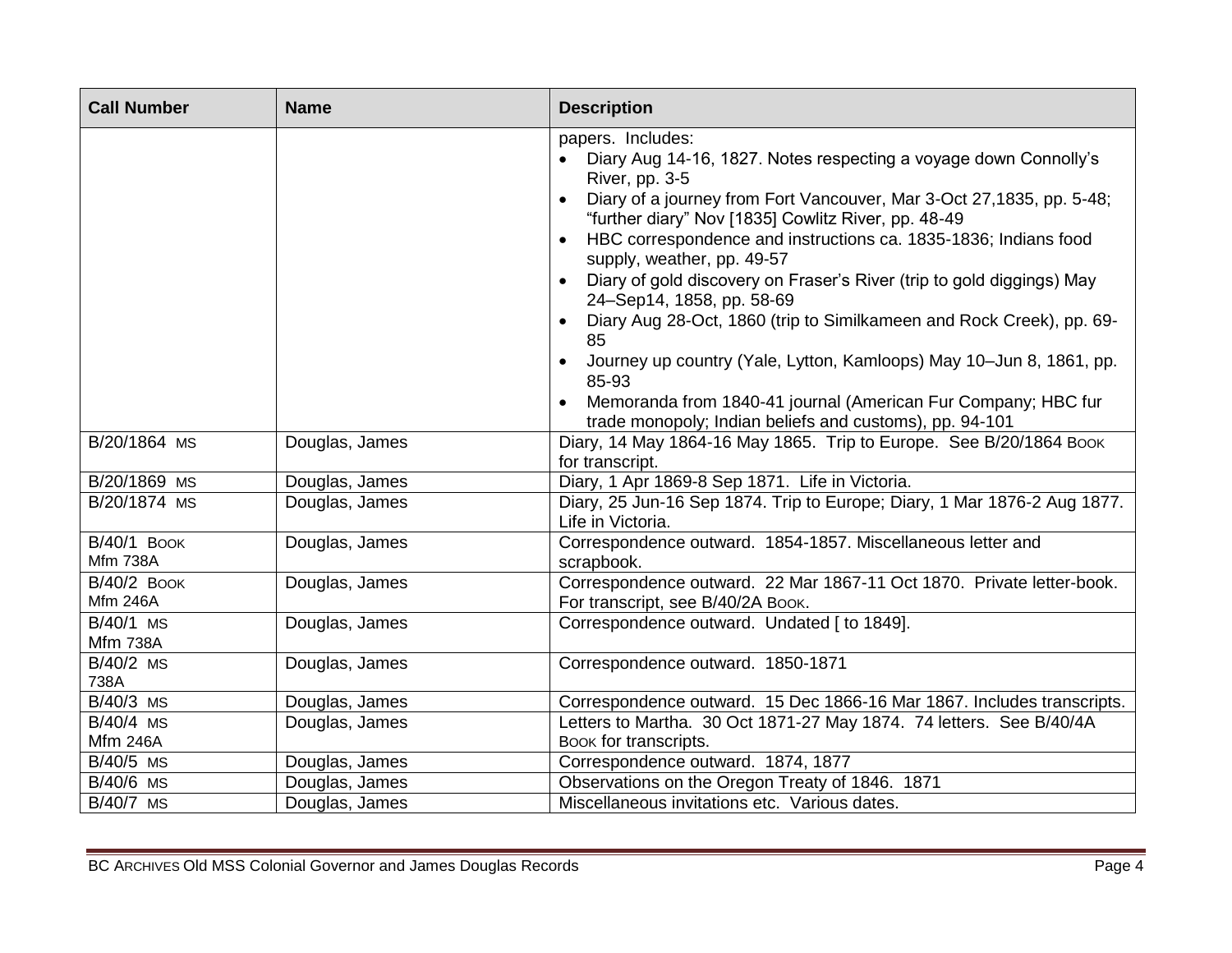| <b>Call Number</b>                      | <b>Name</b>                               | <b>Description</b>                                                                                                                                                                                                                                                                                                                                                                  |
|-----------------------------------------|-------------------------------------------|-------------------------------------------------------------------------------------------------------------------------------------------------------------------------------------------------------------------------------------------------------------------------------------------------------------------------------------------------------------------------------------|
| <b>B/90/1 Book</b><br>Mfm A01405 & 738A | Douglas, James                            | Account and correspondence book.                                                                                                                                                                                                                                                                                                                                                    |
| B/90/1 MS<br><b>Mfm 738A</b>            | Douglas, James                            | Miscellaneous papers to 1849.                                                                                                                                                                                                                                                                                                                                                       |
| B/90/2 MS                               | Douglas, James                            | Certificate of death. 2 Aug 1877, Signed by J. S. Helmcken.                                                                                                                                                                                                                                                                                                                         |
| B/90/3 MS                               | Douglas, James                            | Miscellaneous papers. 1850-1877. Memos; will; probate of will.                                                                                                                                                                                                                                                                                                                      |
| B/90/4 MS                               | Douglas, James                            | Indenture for land. Land receipt. Supreme Court order re Section 96,<br>Esquimalt District - "Rosebank".                                                                                                                                                                                                                                                                            |
| B/90/C87 MS                             | Cridge, Edward                            | Characteristics of Sir James Douglas. 1878.                                                                                                                                                                                                                                                                                                                                         |
| B/90/D74 MS                             | Douglas, James                            | Ancestry of Sir James Douglas. Research for W. Kaye Lamb.                                                                                                                                                                                                                                                                                                                           |
| C/AA/10/L26 MS                          | Vancouver Island. Governor<br>(Douglas)   | Correspondence inward; from E. E. Langford. 1856, 1860. Includes files<br>F966a/1 (land issue), 4 and 5 (position of Chief Justice and unsuitability of<br>David Cameron), originally in GR-1372.                                                                                                                                                                                   |
| C/AA/10/V66 MS                          | Vancouver Island. Governor<br>(Douglas)   | Report of the Victoria Harbour Commission. 1862.                                                                                                                                                                                                                                                                                                                                    |
| C/AA/10B/3 BOOK                         | Vancouver Island, Governor<br>(Blanshard) | Instructions to Richard Blanshard. Jul 16, 1849                                                                                                                                                                                                                                                                                                                                     |
| C/AA/10D/D16 MS                         | Vancouver Island. Governor<br>(Douglas)   | Correspondence with A.G. Dallas (inward and outward) re financial<br>arrangements with HBC, responsibility for civil expenditure, revenue from<br>land sales, new government buildings (see C/AA/10.1/4A MS), Colonial<br>Surveyor. 19 Aug-12 Sep 1859                                                                                                                              |
| $C/AA/10K/1$ MS                         | Vancouver Island. Governor<br>(Kennedy)   | Commission  Arthur Edward Kennedy  to be Governor and<br>Commander-in-Chief in and over the Island of Vancouver and its<br>Dependencies. Written transcript. Oct 26, 1863                                                                                                                                                                                                           |
| $C/AA/10K/2$ MS                         | Vancouver Island. Governor<br>(Kennedy)   | Instructions  Arthur Edward Kennedy  administering the Government<br>of our said Island  Written transcript. Dec 11, 1863                                                                                                                                                                                                                                                           |
| C/AA/10K/3 MS                           | Vancouver Island. Governor<br>(Kennedy)   | Commission to the Governor of Vancouver Island revoked. Oct 22, 1866.                                                                                                                                                                                                                                                                                                               |
| C/AA/10.1/1 BOOK                        | Vancouver Island. Governor<br>(Blanshard) | Despatches to Secretary of State, London. Dec 26, 1849-Aug 30, 1851.<br>(Copies received by Governor James Douglas, 9 May 1854 from Colonial<br>Office, London and pasted into book with chronological list of despatches.)<br>Typed transcript from copy of published version (from Academy of Pacific<br>Coast History, University of California) in C/AA/10.1/1 MS. <sup>4</sup> |
| C/AA/10.1/2 BOOK<br>Mfm B02644(1)       | Vancouver Island. Governor<br>(Douglas)   | Despatches to Secretary of State, London. 31 Oct 1851-24 Nov 1855.<br>Official letter-book. Also in C/AA/10.1/7 Book.                                                                                                                                                                                                                                                               |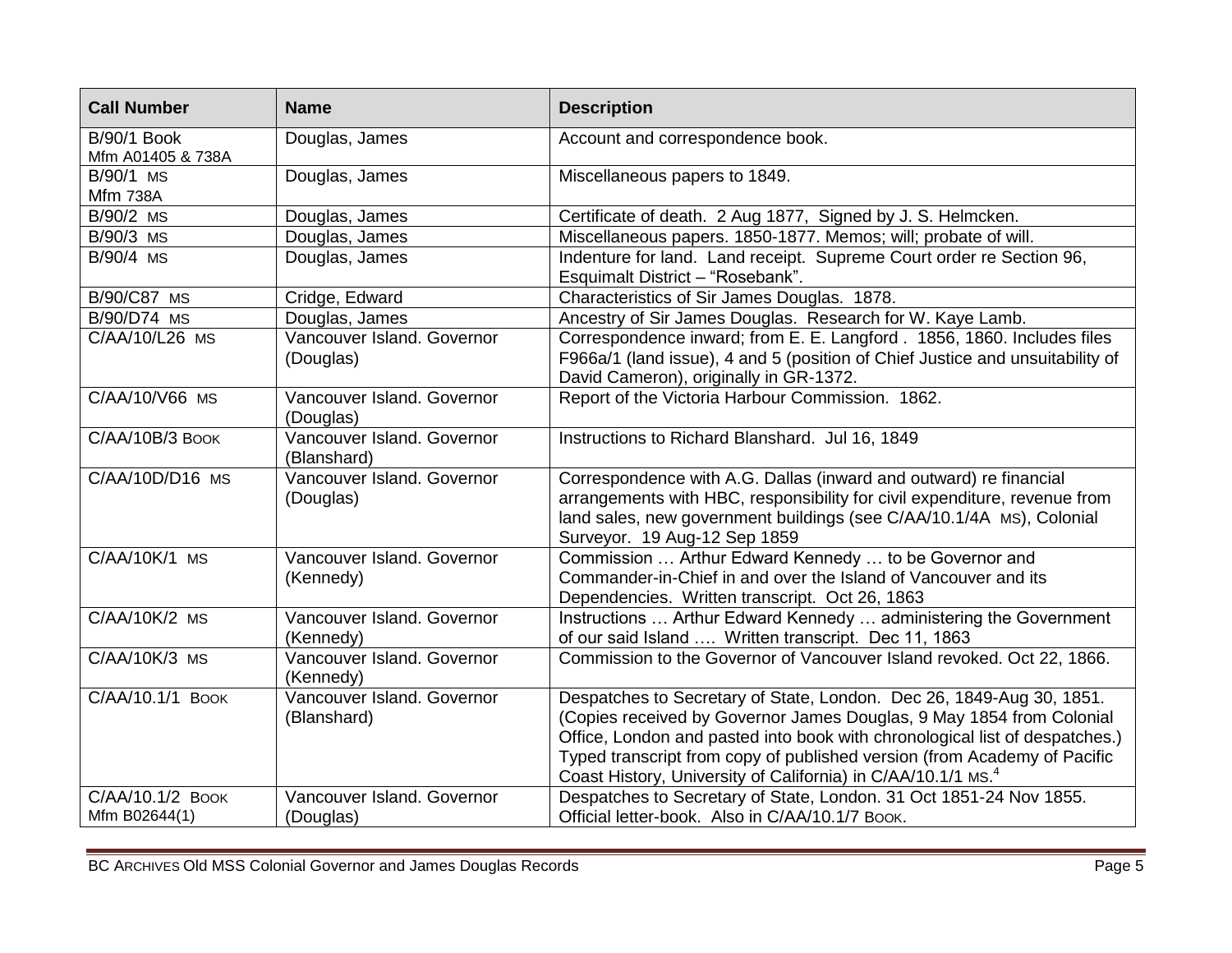| <b>Call Number</b>                                                                                                               | <b>Name</b>                             | <b>Description</b>                                                                                                                                                                                                                                                                                                                                                                                                                                                                  |
|----------------------------------------------------------------------------------------------------------------------------------|-----------------------------------------|-------------------------------------------------------------------------------------------------------------------------------------------------------------------------------------------------------------------------------------------------------------------------------------------------------------------------------------------------------------------------------------------------------------------------------------------------------------------------------------|
| C/AA/10.1/3 BOOK<br>Mfm B02644(1)                                                                                                | Vancouver Island. Governor<br>(Douglas) | Despatches to Secretary of State, London. 10 Dec 1855-9 Jun 1859.<br>Official letter-book. Also in C/AA/10.1/7 BOOK.                                                                                                                                                                                                                                                                                                                                                                |
| C/AA/10.1/4 BOOK<br>Mfm B02644(1)                                                                                                | Vancouver Island. Governor<br>(Douglas) | Despatches to Secretary of State, London. 8 Jun 1859-28 Dec 1861.<br>Official letter-book. Also in C/AA/10.1/7 BOOK.                                                                                                                                                                                                                                                                                                                                                                |
| C/AA/10.1/4A MS                                                                                                                  | Vancouver Island. Governor<br>(Douglas) | Despatch to Secretary of State, London, 16 Feb 1860 (No. 11), with<br>enclosure - Secretary of State to Douglas, 1 Dec 1859 (Despatch No. 24) -<br>in regards to cost of construction of Government Buildings ["Birdcages"].<br>See 3603, CO 305/14. <sup>5</sup>                                                                                                                                                                                                                   |
| C/AA/10.1/5 BOOK<br>Mfm B02644(1)                                                                                                | Vancouver Island, Governor<br>(Douglas) | Despatches to Secretary of State, London. 12 Jan 1862-12 Mar 1864.<br>Official letter-book. Chronological list of despatches at front of volume. To<br>13 Jun 1863 also in C/AA/10.1/7 Book.                                                                                                                                                                                                                                                                                        |
| C/AA/10.1/6 BOOK                                                                                                                 | Vancouver Island. Governor<br>(Kennedy) | Despatches to Secretary of State, London. 25 Mar 1864-19 Nov 1866.<br>Official letter-book. Despatches dated 24 Oct 1866-19 Nov 1866 signed<br>by W. A. G. Young. C/AA/10.1/6A (2v) is photocopy.                                                                                                                                                                                                                                                                                   |
| C/AA/10.1/7 BOOK<br>Mfm B02644(2)                                                                                                | Vancouver Island. Governor<br>(Douglas) | Despatches to Secretary of State, London. 31 Oct 1851-13 Jun 1863, no.<br>21. Transcripts apparently made in 1873. For official copies see<br>С/AA/10.1/2 Воок, С/AA/10.1/3 Воок, С/AA/10.1/4, С/AA/10.1/5 Воок.                                                                                                                                                                                                                                                                    |
| C/AA/10.2/1 BOOK<br>C/AA/10.2/3 BOOK<br>C/AA/10.2/3 BOOK<br>C/AA/10.2/4 MS<br>C/AA/10.2/5 MS<br>C/AA/10.2/6 MS<br>C/AA/10.2/7 MS | Great Britain. Colonial Office.         | Despatches to Vancouver Island (official correspondence from the<br>Secretary of State for the Colonies to the Governor of Vancouver island).<br>Jul 21, 1849-Jan 10, 1867. 7 vol. <sup>6</sup> Consists of original despatches, some<br>including copies of outgoing inter-departmental letters, representations and<br>reports. Some transcripts. See C/AA/10.2/1A Book to C/AA/10.2/7A Book<br>for photocopy.                                                                    |
| C/AA/10.2/8 BOOK                                                                                                                 | Great Britain. Colonial Office.         | Despatches to Vancouver Island (official Correspondence from the<br>Secretary of State for the Colonies to the Governor of Vancouver island).<br>31 Dec 1863-31 Oct 1865. Copied into book titled "Vancouver Island<br>Colony Instructions" - pp.1-34, blank; pp. 11-34, despatch from Secretary<br>of State (Newcastle) re keeping colonial accounts of revenue and<br>expenditure; pp. 35-42, letter-book copies of circulars re office expenses,<br>postage stamp, auditor, etc. |
| C/AA/10.2A/1 BOOK                                                                                                                | Great Britain. Colonial Office.         | Circular despatches to Vancouver Island. 28 Dec 1852-31 Dec 1855                                                                                                                                                                                                                                                                                                                                                                                                                    |
| C/AA/10.2A/2 Book to<br>C/AA/10.2A/6 BOOK                                                                                        | Great Britain. Colonial Office.         | Circular despatches to Vancouver Island and British Columbia. <sup>7</sup> 9 Jan<br>1856-31 Dec 1866                                                                                                                                                                                                                                                                                                                                                                                |
| C/AA/10.2B/1 BOOK                                                                                                                | Vancouver Island. Governor<br>(Kennedy) | Register of despatches received from Colonial Office. 1864-1866.                                                                                                                                                                                                                                                                                                                                                                                                                    |
| Page 6<br>BC ARCHIVES Old MSS Colonial Governor and James Douglas Records                                                        |                                         |                                                                                                                                                                                                                                                                                                                                                                                                                                                                                     |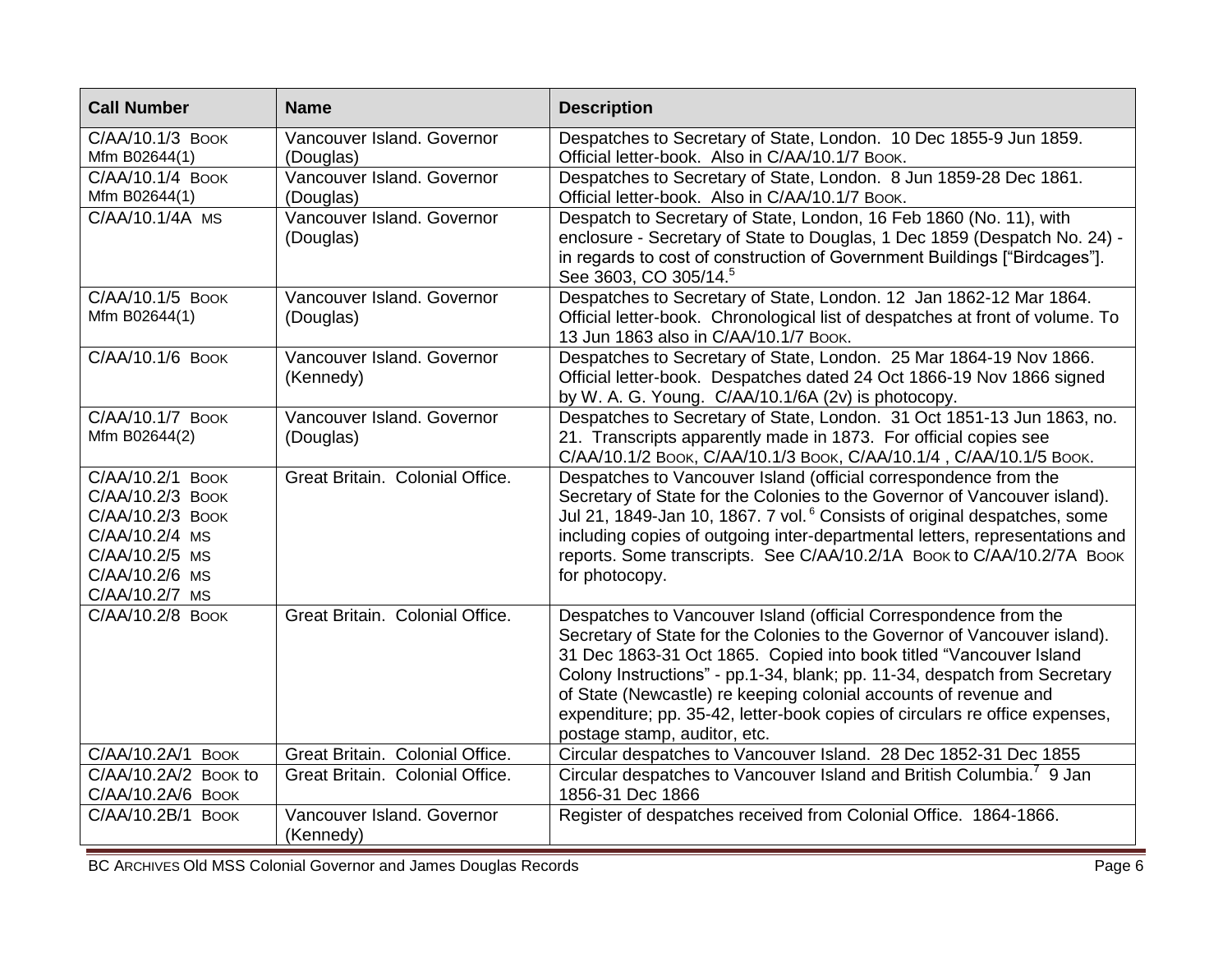| <b>Call Number</b>                | <b>Name</b>                                           | <b>Description</b>                                                                                                                                                                                                                                                                                   |
|-----------------------------------|-------------------------------------------------------|------------------------------------------------------------------------------------------------------------------------------------------------------------------------------------------------------------------------------------------------------------------------------------------------------|
| C/AA/10.3/1 BOOK                  | Vancouver Island. Governor<br>(Douglas)               | Proclamations. 26 Mar 1853-8 May 1858. Official letter-book copies.                                                                                                                                                                                                                                  |
| C/AA/10.3/2 MS                    | Vancouver Island. Governor<br>(Blanshard)             | Proclamation dated 12 Aug 12 1850 re: Riots at Fort Rupert. Official and<br>typewritten copies.                                                                                                                                                                                                      |
| C/AA/10.4/1 BOOK                  | Vancouver Island. Governor<br>(Blanshard and Douglas) | Correspondence outward. 22 Jun 1850-5 Mar 1859 (part 1). <sup>8</sup> 22 Jun<br>1850-12 Aug 1850 signed by Blanshard; 14 Oct 1851-5 Mar 1859 signed<br>by Douglas. Calendar (correspondence list) and original book cover filed<br>as part 2. Index included. For Transcript see C/AA/10.4/1A MS.    |
| C/AA/10.4/2 BOOK<br>Mfm B02650    | Vancouver Island. Governor<br>(Douglas)               | Correspondence outward. 7 Jan 1859-13 Sep 1859. Many letters signed<br>by W. A. G. Young, Colonial Secretary. Two letters, dated 12 Aug 1859<br>and 8 Jul 1859, signed by W. E. Cormack. Official letter-book copies. For<br>photocopy see C/AA/10.4/2A2 Book; for transcript see C/AA/10.4/2A Book. |
| C/AA/10.4/3 BOOK<br>Mfm B02650    | Vancouver Island. Governor<br>(Douglas)               | Correspondence outward. 27 May 1859-9 Jan 1864. Private official letter-<br>book. Also contains many letters relating to Colony of British Columbia.<br>Vol. 2. Inventory and calendar See C/AA/10.4/3A Book (2 v) for photocopy.                                                                    |
| C/AA/10.4/4 BOOK                  | Vancouver Island. Governor<br>(Kennedy)               | Correspondence outward. 2 Apr 1864-3 Aug 1866. Messages to House of<br>Assembly.                                                                                                                                                                                                                     |
| C/AA/10.4/1 MS                    | Vancouver Island. Governor<br>(Blanshard)             | Correspondence outward, 1850-1851. Letters to J.S. Helmcken, official<br>and private, in Fort Rupert <sup>9</sup> , HBC and naval officers. For Transcripts see<br>C/AA/10.4A/1                                                                                                                      |
| C/AA/10.4/2 MS<br>Mfm B02650      | Vancouver Island. Governor<br>(Kennedy)               | Correspondence outward. 1864-1866. To Governor Frederick Seymour.                                                                                                                                                                                                                                    |
| C/AA/10.5/1 BOOK                  | Vancouver Island, Governor<br>(Douglas and Kennedy)   | Correspondence inward. 11 Feb 1864-31 Aug 1866. Communications<br>from House of Assembly.                                                                                                                                                                                                            |
| C/AA/10.5/1 MS                    | Vancouver Island, Governor<br>(Blanshard)             | Correspondence inward, 1849-1851. For transcripts see C/AA/10.5A/1.                                                                                                                                                                                                                                  |
| C/AA/10.5/2 MS                    | Vancouver Island, Governor<br>(Kennedy)               | Correspondence inward from Governor Frederick Seymour.                                                                                                                                                                                                                                               |
| C/AA/10.6/1 BOOK<br>Mfm B02650(1) | Vancouver Island - Governor                           | Vancouver Island 1863 Schedule of Taxes, Duties, Fees and all other<br>Sources of Revenue. <sup>10</sup> 2 copies (written in different hands). See B14173<br>(formerly 625A) for 1863-1865 (Public Record Office copy).                                                                             |
| C/AA/10.7 MS                      | Vancouver Island. Governor<br>(Douglas)               | Census. 1855. Partly in handwriting of James Douglas. See also British<br>Columbia Historical Quarterly, Oct 1939.                                                                                                                                                                                   |
| C/AA/10.9B MS                     | Vancouver Island. Governor<br>(Blanshard)             | Miscellaneous official papers. Inquest on William Gillespie, 13 May 1850.                                                                                                                                                                                                                            |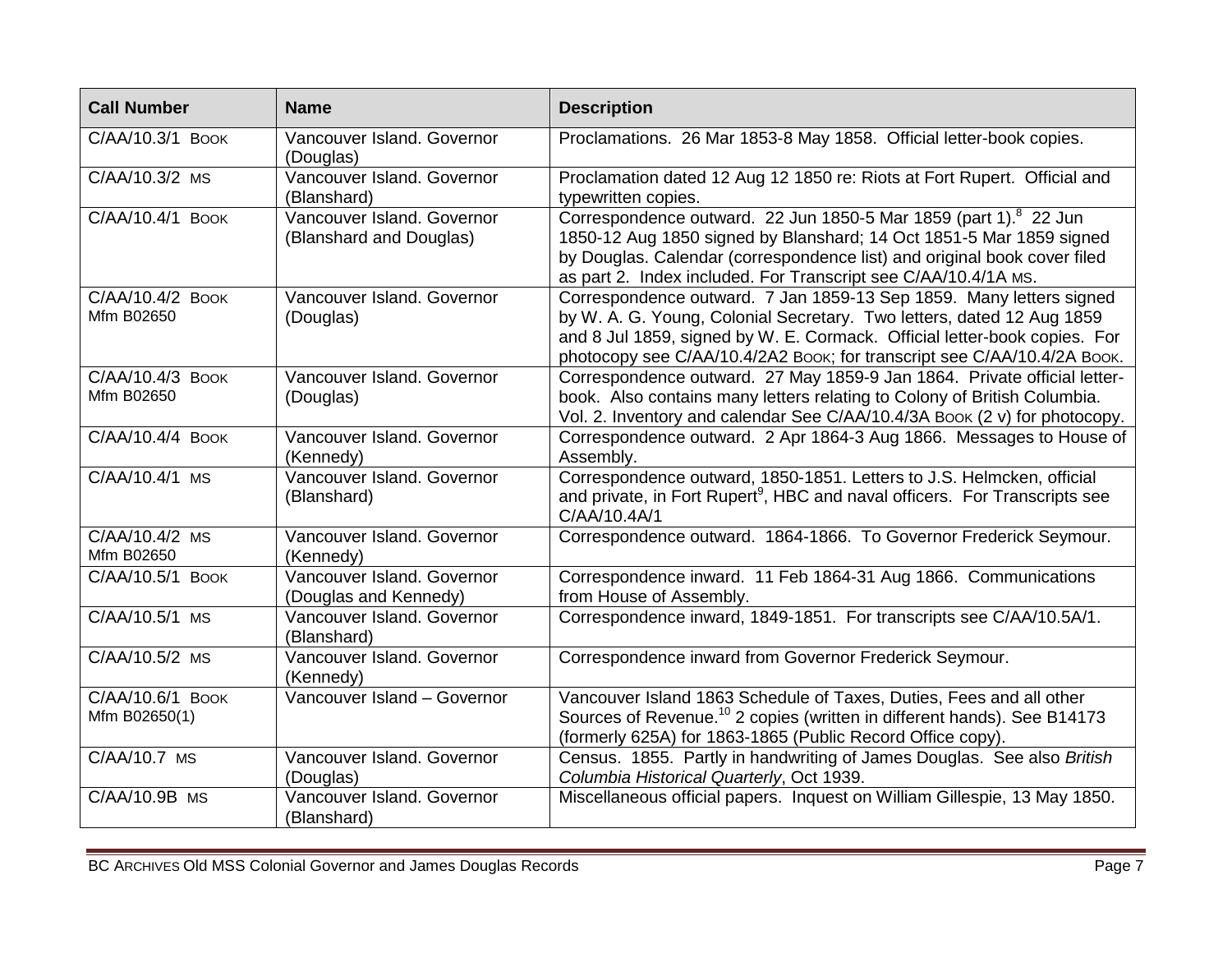| <b>Call Number</b>                          | <b>Name</b>                             | <b>Description</b>                                                                                                                                                                                                                                                                                                                                                                      |
|---------------------------------------------|-----------------------------------------|-----------------------------------------------------------------------------------------------------------------------------------------------------------------------------------------------------------------------------------------------------------------------------------------------------------------------------------------------------------------------------------------|
| C/AA/20.2K/1 BOOK                           | Vancouver Island. House of<br>Assembly  | Returns, messages [from Governor James Douglas], etc. to the House. 27<br>Nov 1856-20 Jul 1860. Messages from Governor.                                                                                                                                                                                                                                                                 |
| C/AA/20.2K/2 BOOK                           | Vancouver Island. House of<br>Assembly  | Correspondence with the House of Assembly. 27 Jul 1860-11 Mar 1864.<br>Returns, messages from Governor James Douglas, etc.                                                                                                                                                                                                                                                              |
| C/AA/20.2K/1 MS                             | Vancouver Island. House of<br>Assembly  | Correspondence inward from Governor James Douglas (141 letters). 27<br>Nov 1856-1 Sep 1863. Some of these letters are missing, including four<br>from 27 Nov-17 Dec 1856. For a complete series of the letters, with index,<br>see C/AA/20.2K/1 Book and C/AA/20.2K/2 Book. For typed transcripts of<br>34 of the letters (including the missing 1856 letters) see C/AA/20.2K/1A<br>MS. |
| $C/AA/30.1J/1$ Book to<br>C/AA/30.1J/6 BOOK | Vancouver Island. Colonial<br>Secretary | Correspondence outward. Official letter-book copies. <sup>11</sup> 14 Sep 1859-29<br>Nov 1866. See C/AA/10.4/1-2 Book for earlier letters.                                                                                                                                                                                                                                              |
| C/AA/30.1J MS                               | Vancouver Island. Colonial<br>Secretary | Correspondence outward, 8 Oct 1866. Reconveyance of Vancouver<br>Island.                                                                                                                                                                                                                                                                                                                |
| C/AA/30.1JI BOOK                            | Vancouver Island. Colonial<br>Secretary | Index to correspondence outward. Sep 1864-Nov 1866                                                                                                                                                                                                                                                                                                                                      |
| C/AA/30.1KI/1 BOOK                          | Vancouver Island. Colonial<br>Secretary | Index to correspondence inwards. 1857-1864. These letters can be found<br>in GR-1372.                                                                                                                                                                                                                                                                                                   |
| C/AA/30.1KI/2 BOOK                          | Vancouver Island. Colonial<br>Secretary | Index to correspondence inwards. 1864-1866. These letters can be found<br>in GR-1372.                                                                                                                                                                                                                                                                                                   |
| C/AA/30.71/D74 MS                           | Vancouver Island. Colonial<br>Surveyor  | Indenture between James Douglas and B.W. Pearse, Colonial Surveyor,<br>for lease of piece of land on Fairfield Estate. 1865.                                                                                                                                                                                                                                                            |
| C/AB/10/1 MS                                | Vancouver Island. Governor<br>(Douglas) | Proclamation of Indemnity. Indemnifying Governor for acts done before<br>establishment of any legitimate authority in British Columbia. Proclaimed<br>19 Sep 1858.                                                                                                                                                                                                                      |
| C/AB/10/2 MS                                | British Columbia. Governor<br>(Seymour) | Proclamation establishing Ports of Entry in BC (Victoria, New Westminster,<br>Esquimalt, Nanaimo, Burrard Inlet). 1867                                                                                                                                                                                                                                                                  |
| C/AB/10.1 MS                                | British Columbia. Governor<br>(Seymour) | Despatch to London re appointment of Philip J. Hankin as Colonial<br>Secretary. 21 Nov 1868. Contemporary copy.                                                                                                                                                                                                                                                                         |
| C/AB/10.1A/1 BOOK                           | British Columbia, Governor<br>(Douglas) | Despatches to London. 12 Oct 1858-25 Oct 1859. Transcripts made from<br>original letter-book copies in 1872.                                                                                                                                                                                                                                                                            |
| C/AB/10.1A/2 BOOK                           | British Columbia. Governor<br>(Douglas) | Despatches to London. 25 Oct 1859-14 Sep 1863. Transcripts made from<br>original letter-book copy in 1872. Chronological list of despatches from 12<br>May 1860 onward at front of book.                                                                                                                                                                                                |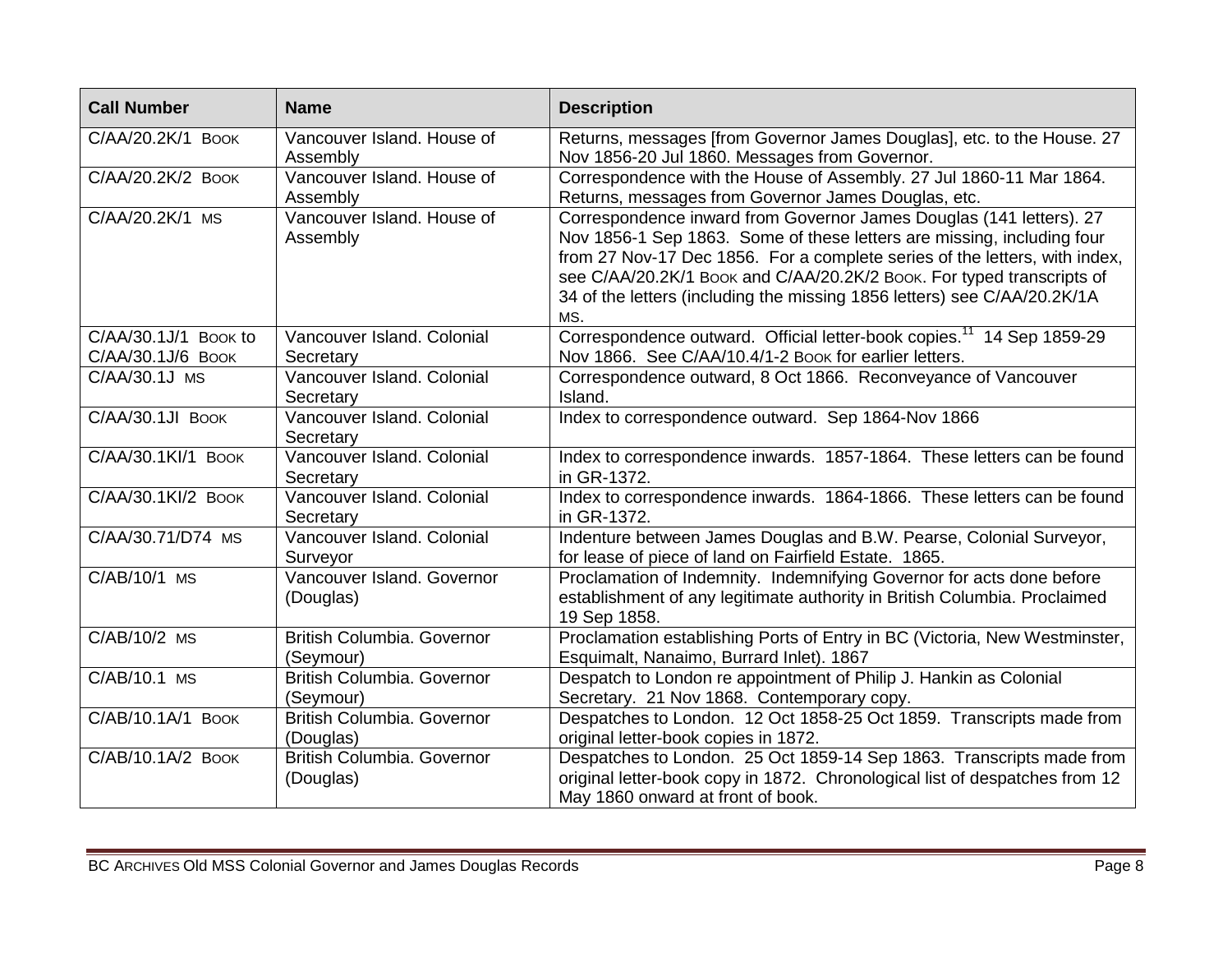| <b>Call Number</b>                                                        | <b>Name</b>                                          | <b>Description</b>                                                                                                                                                                                                                                                                                                                                                                                                                  |  |
|---------------------------------------------------------------------------|------------------------------------------------------|-------------------------------------------------------------------------------------------------------------------------------------------------------------------------------------------------------------------------------------------------------------------------------------------------------------------------------------------------------------------------------------------------------------------------------------|--|
| C/AB/10.1A/3 BOOK                                                         | British Columbia. Governor<br>(Douglas and Seymour)  | Despatches to London. 14 Sep 1863-31 Dec 1867. Transcripts made<br>from original letter-book copies. See C/AB/10.2B/1 MS for register, 1864-<br>1867.                                                                                                                                                                                                                                                                               |  |
| C/AB/10.1A/4 BOOK                                                         | British Columbia. Governor<br>(Seymour and Musgrave) | Despatches to London. 11 Jan 1868-24 Jul 1871. Transcripts made from<br>original letter-book copies. Index to despatches 12-21 Jul 1871 in GR-<br>0443, vol. 30 (originally C/B/10.1/1). For register see C/AB/10.2B/2 Воок.                                                                                                                                                                                                        |  |
| C/AB/10.1A/5 BOOK                                                         | <b>British Columbia, Governor</b><br>(Douglas)       | Despatches to London. 12 Oct 1858-4 Jul 1859. Photostats of original<br>letter-book copies in Public Archives, Ottawa.                                                                                                                                                                                                                                                                                                              |  |
| C/AB/10.1A/6 BOOK                                                         | British Columbia. Governor<br>(Douglas)              | Despatches to London. 6 Jul 1859-24 Jun 1860. Photostat of original<br>letter-book copies in Public Archives, Ottawa. Includes index to<br>despatches 6 Jul 1859-17 Apr 1861.                                                                                                                                                                                                                                                       |  |
| C/AB/10.1A/7 BOOK                                                         | British Columbia. Governor<br>(Douglas)              | Despatches to London. 6 Jul 1860-17 Apr 1861. Photostat of original<br>letter-book copies in Public Archives, Ottawa. For index see C/AB/10.1A/6<br>BOOK.                                                                                                                                                                                                                                                                           |  |
| C/AB/10.1D/1 MS                                                           | British Columbia. Governor<br>(Douglas)              | Despatches to London re Stekin [Stikine] Territories (No. 1 Executive and<br>No. 2 Executive, respectively 437 and 438, C.O. 60/13). 17 Nov and 18<br>Nov 1862. Enclosed with second despatch are a letter from Alexander<br>Choquette, "discoverer of  Gold-field", to James Douglas, 28 Sep 1862<br>and one from J.H. Furuhjelm, "Governor of the Russian Possession<br>[Alaska]" to Douglas, 23 Sep 1862. Copies from microfilm. |  |
| C/AB/10.2/1 Book to<br>C/AB/10.2/7 BOOK                                   | <b>Great Britain. Colonial Office</b>                | Colonial Office despatches to British Columbia (official correspondence<br>from the Secretary of State for the Colonies to the Governor of British<br>Columbia). 10 Jun $1858^{12}$ -21 Jan 1871. 7 vol. <sup>13</sup> For photocopy see<br>С/АВ/10.2/1А-7А ВООК.                                                                                                                                                                   |  |
| C/AB/10.2/1 MS                                                            | <b>Great Britain, Colonial Office</b>                | Colonial Office despatches to British Columbia (official correspondence<br>from the Secretary of State for the Colonies to the Governor of British<br>Columbia). 1 Sep-31 Dec 31 1858. <sup>14</sup>                                                                                                                                                                                                                                |  |
| C/AB/10.2B/1 BOOK                                                         | British Columbia, Governor<br>(Douglas)              | Register of despatches from London. 16 Jul 1858-14 Jul 1863 <sup>15</sup>                                                                                                                                                                                                                                                                                                                                                           |  |
| C/AB/10.2B/2 BOOK                                                         | British Columbia. Governor<br>(Musgrave)             | Register of despatches from London. 17 Jul 1869-5 Jul 1871                                                                                                                                                                                                                                                                                                                                                                          |  |
| C/AB/10.2B/1 MS                                                           | British Columbia. Governor<br>(Seymour)              | Register of despatches to London. 1864-1867                                                                                                                                                                                                                                                                                                                                                                                         |  |
| C/AB/10.2B/2 MS                                                           | <b>British Columbia. Governor</b><br>(Musgrave)      | Register of despatches to London. 1869-1871                                                                                                                                                                                                                                                                                                                                                                                         |  |
| C/AB/10.2i/1 MS                                                           | British Columbia - Governor                          | Despatches to British Columbia. Jul 1858-Oct 1863. <sup>16</sup> Index.                                                                                                                                                                                                                                                                                                                                                             |  |
| BC ARCHIVES Old MSS Colonial Governor and James Douglas Records<br>Page 9 |                                                      |                                                                                                                                                                                                                                                                                                                                                                                                                                     |  |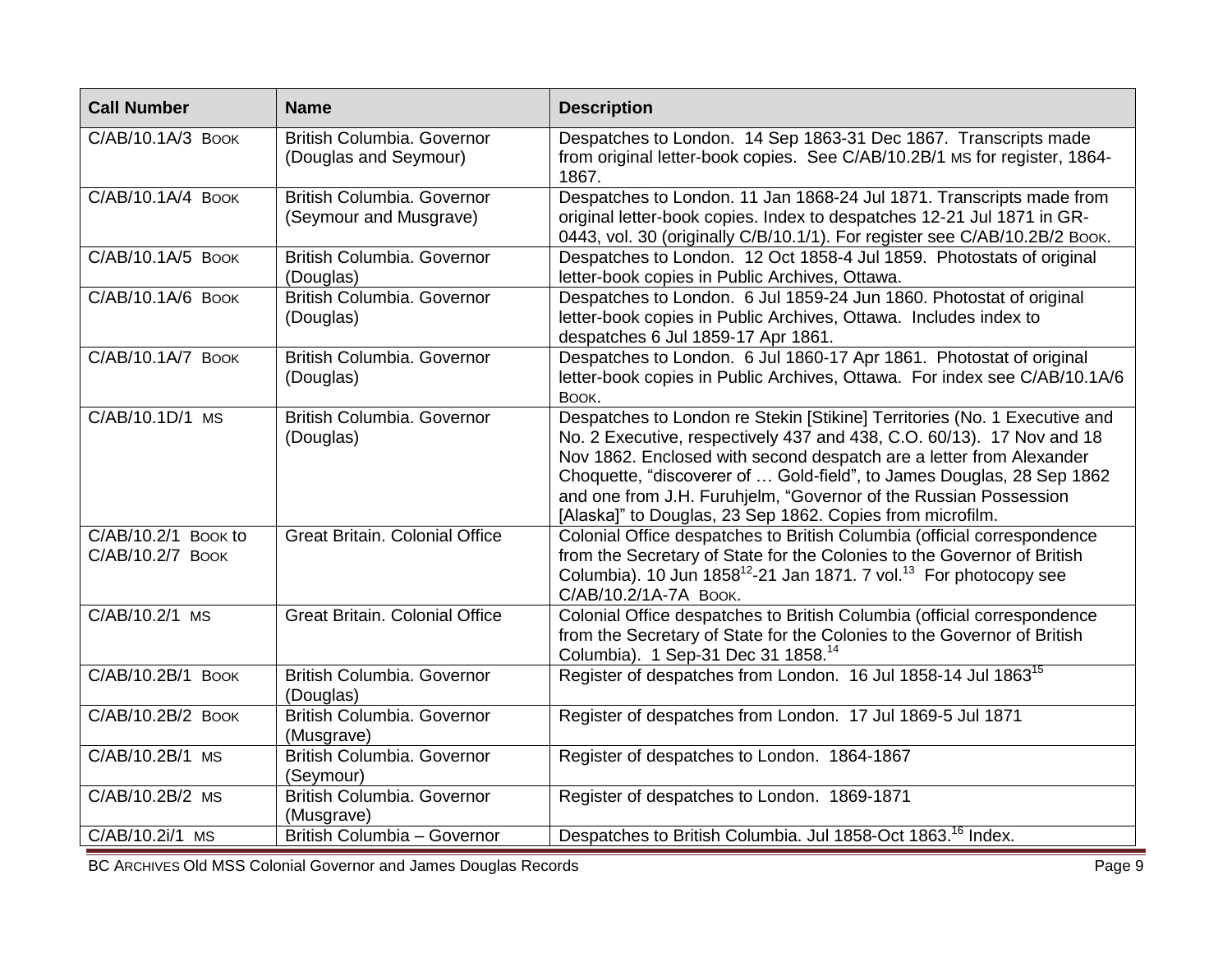| <b>Call Number</b>                                                            | <b>Name</b>                                       | <b>Description</b>                                                                                                                                                                                                                                                                                                                             |
|-------------------------------------------------------------------------------|---------------------------------------------------|------------------------------------------------------------------------------------------------------------------------------------------------------------------------------------------------------------------------------------------------------------------------------------------------------------------------------------------------|
| C/AB/10.4/1 BOOK                                                              | British Columbia. Governor                        | Correspondence outward. 14 Jul 1858-30 May 1859. <sup>17</sup> Original letter-                                                                                                                                                                                                                                                                |
| Mfm B04716                                                                    | (Douglas)                                         | book copies. For later letters see Colonial Secretary.                                                                                                                                                                                                                                                                                         |
| C/AB/10.4/2 BOOK                                                              | British Columbia. Governor<br>(Douglas)           | Correspondence outward. Miscellaneous letters. 30 Nov 1859-8 Dec<br>1863. For Transcript, see C/AB/10.4A/2 Book. Also contains<br>miscellaneous notes, 19 Mar-2 Nov 1869.                                                                                                                                                                      |
| C/AB/10.5/3 MS                                                                | British Columbia. Governor<br>(Musgrave)          | Correspondence inward; from Governor General of Canada. 1869-1871.                                                                                                                                                                                                                                                                             |
| C/AB/10.5/4 MS                                                                | British Columbia. Governor<br>(Musgrave)          | Correspondence inward. 1871.                                                                                                                                                                                                                                                                                                                   |
| C/AB/10.6/1 BOOK to<br>С/АВ/10.6/12 Воок<br>Mfm B11283 & B11284 <sup>18</sup> | British Columbia. Governor                        | Blue books of statistics. 1859-1870. 12 vol. 1859, 1860, 1861 (excerpts<br>only); 1862, 1863, 1864, 1865 (c. 1-2.), 1866 (c. 1-2), 1867, 1868 (c. 1-2),<br>1869 (c.1-2), 1870 (incomplete).                                                                                                                                                    |
| C/AB/10.9S MS                                                                 | British Columbia. Governor<br>(Seymour)           | Transcripts of Commission, instructions. 1864, 1867. Death certificate,<br>1869.                                                                                                                                                                                                                                                               |
| C/AB/10/G74 MS                                                                | Gundry, Frances and George<br>Newell (PABC staff) | "The Governors of Vancouver Island and British Columbia: a study in the<br>continuance of the royal power" 1969.                                                                                                                                                                                                                               |
| C/AB/30.1KI/I BOOK                                                            | British Columbia. Colonial<br>Secretary           | Index to miscellaneous correspondence inwards. 1858-1863. On spine:<br>"General index. In letters. 1859-1864" 558 p. Some of the early letters are<br>addressed to the Governor.                                                                                                                                                               |
| C/B/10/M97 MS                                                                 | British Columbia. Governor<br>(Musgrave)          | Draft of instructions. 1869                                                                                                                                                                                                                                                                                                                    |
| C/B/10/T39 MS                                                                 | Thornton, Edward, 1817-1906                       | Despatches to Governor Anthony Musgrave. 12 Jan-29 Aug 1870. Four<br>despatches from Thornton, British Minister to the United States (with<br>enclosures from U.S. Secretary of State Hamilton Fish):<br>1. 12 Jan 1870, re annexation petition, pp.1-4<br>2. 11 May 1870, re conveyance of European closed mails at Portland, pp.<br>$5 - 11$ |
|                                                                               |                                                   | 3. 8 Jul 1870, re intention to include San Juan in 9 <sup>th</sup> U.S. census, pp. 12-<br>18                                                                                                                                                                                                                                                  |
|                                                                               |                                                   | 4. 29 Aug 1870, re exemption of San Juan from U.S. census, pp. 19-30                                                                                                                                                                                                                                                                           |
| C/B/20.1J MS                                                                  | British Columbia. Legislative<br>Council          | Correspondence outward to Governor Anthony Musgrave. Official Council<br>communications, signed by P.J. Hankin. Feb-Apr 1870, Jan-Mar 1871.                                                                                                                                                                                                    |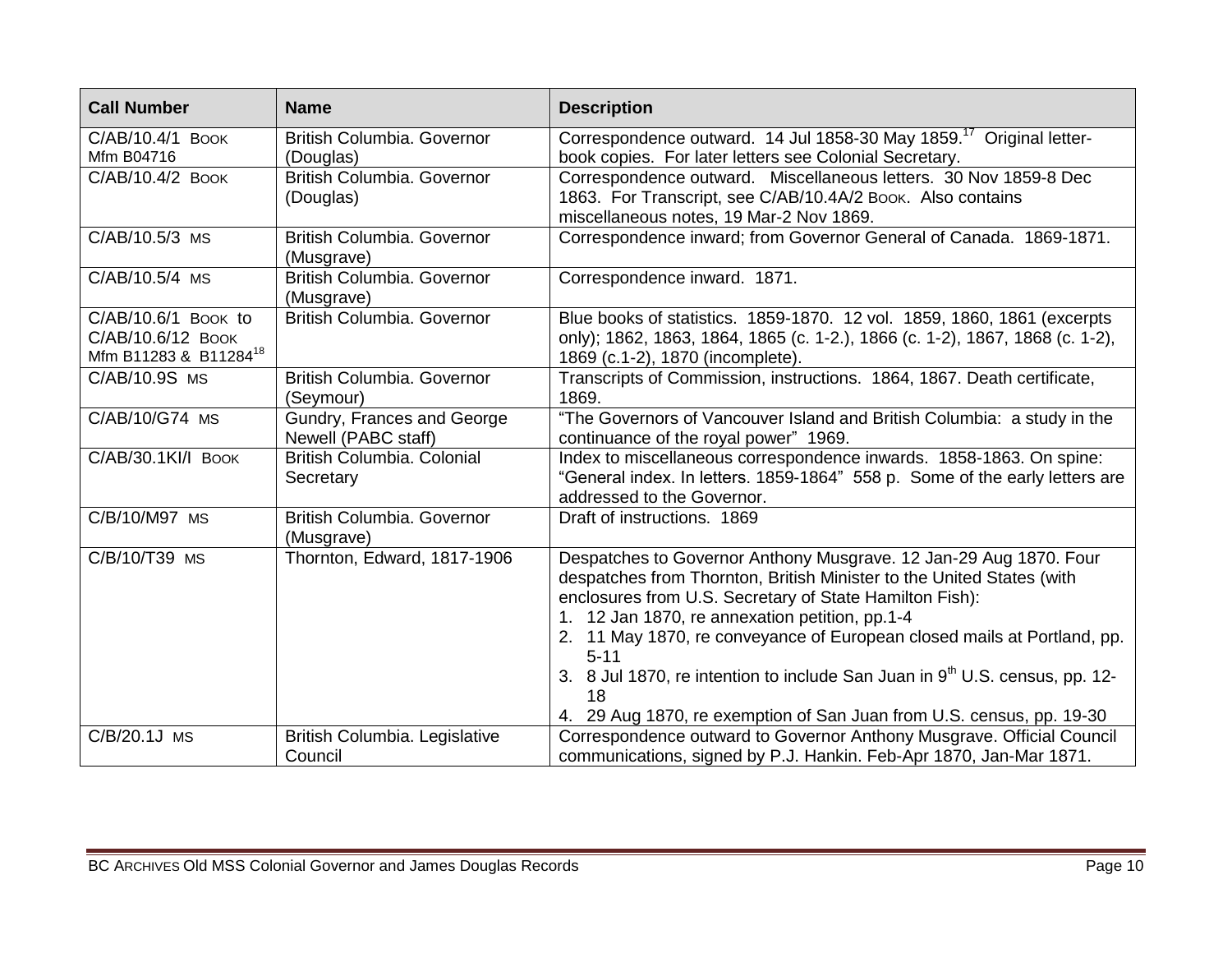| <b>Call Number</b> | <b>Name</b>                             | <b>Description</b>                                                                                                                                                                                                                                                                                                                                                                                                                 |
|--------------------|-----------------------------------------|------------------------------------------------------------------------------------------------------------------------------------------------------------------------------------------------------------------------------------------------------------------------------------------------------------------------------------------------------------------------------------------------------------------------------------|
| D/A/Un3N MS        | Vancouver Island. Governor<br>(Douglas) | Papers and correspondence from and relating to John Nugent, Special<br>Agent for the United States Government on the Pacific Coast. 1858.<br>Appointed 2 Aug 1858. Includes letters from British Minister to the United<br>States, Lord Napier, to Governor James Douglas re appointment; letters<br>from Nugent to Douglas re lack of legal counsel for Americans being tried<br>in criminal cases; response from A.F. Pemberton. |
| E/A/T56 BOOK       | Tod, John                               | History of New Caledonia and the Northwest coast. 1878. Photostat.                                                                                                                                                                                                                                                                                                                                                                 |
| $E/B/B85$ MS       | <b>Buckley, Cecil William</b>           | Journal of a journey to the Cariboo gold mines. Apr-Aug 1862. 2 folders.<br>Chapter in second folder with observations on Governor James Douglas.                                                                                                                                                                                                                                                                                  |
| E/B/B97 MS         | Buttle, John                            | Correspondence (3 letters). Includes correspondence with Governor<br>Seymour and letters of reference from Governor Kennedy and Robert<br><b>Brown. 1867</b>                                                                                                                                                                                                                                                                       |
| E/B/B261 MS        | Barnston, John George                   | Correspondence outward. Letter to Douglas re "exploring trip  from<br>Alexandria to the North Bentinck Arm. 1861                                                                                                                                                                                                                                                                                                                   |
| E/B/C26.9          | Casamayon, Antoine                      | Papers relating to. Land grant No. 218 for Lot 3, Block 5, Town of New<br>Westminster, 1860; indenture between Casamayon and James Douglas, 7<br>May 1861.                                                                                                                                                                                                                                                                         |
| E/B/H24 BOOK       | Harris, Martha (Douglas)                | Journal, Vancouver Island. 1 Jan 1866-3 Apr 1869. 30 Nov 1867-3 Apr<br>1869 in handwriting of James Douglas. See E/B/H24A MS for transcript.                                                                                                                                                                                                                                                                                       |
| E/B/M148 MS        | McDonald, Archibald, Jr.                | Correspondence outward. Letter to James Douglas seeking employment,<br>1858.                                                                                                                                                                                                                                                                                                                                                       |
| E/B/M594.9 MS      | Miles, Elizabeth (Mrs.)                 | Indentures, 1865. Drafts sent to Colonial Secretary.<br>1. Mrs. Eliz. Miles to The Queen.<br>Conveyance of Section 75 Victoria District [part of Fairfield Estate] -<br>reference to Indenture of 25 May 1861 between James Douglas and G.<br>H. Cary (2 drafts)<br>2. The H.B.Co. and Mrs. Eliz. Miles to The Queen. Conveyance of portion<br>of Section 68 Victoria District (2 drafts)                                          |
| E/B/Sh1 MS         | Shanks, Hugh                            | Correspondence outward. To Colonel Moody, CCL&W, suggesting<br>methods by which Colony of BC should be ruled, 17 May 1859; to James<br>Douglas complaining of too few British subjects as settlers and too many<br>foreigners, 27 [Dec]1861.                                                                                                                                                                                       |
| $E/C/H21$ MS       | Hardie, Alexander                       | Correspondence with Government Agent, Yale re application to pre-empt<br>land on the South Thompson River and application for water rights. 1<br>letter, 3 applications, May 1873.                                                                                                                                                                                                                                                 |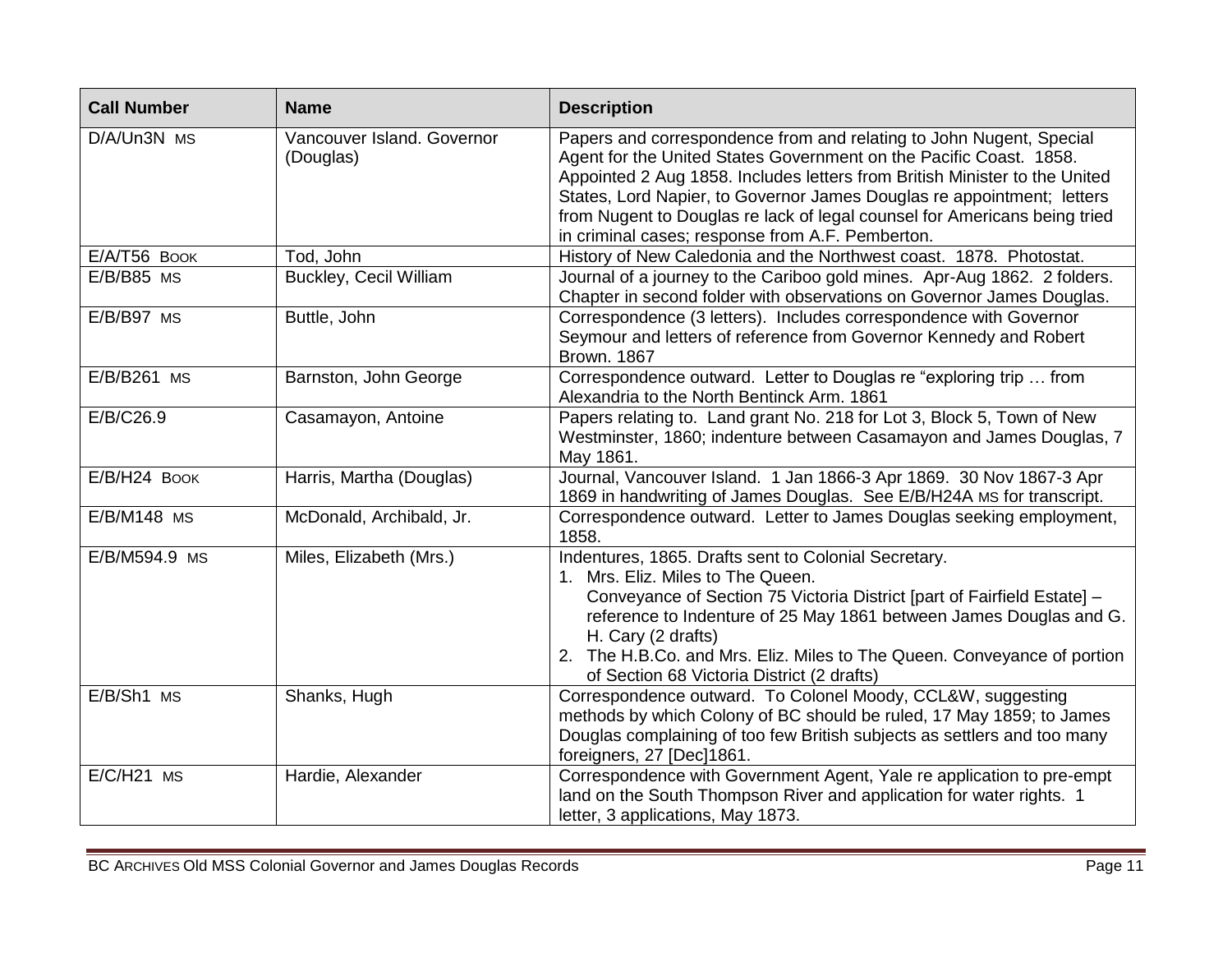| <b>Call Number</b> | <b>Name</b>                 | <b>Description</b>                                                     |
|--------------------|-----------------------------|------------------------------------------------------------------------|
| E/C/N33.9 MS       | Nelson, Stephen Marden      | Mortgage: Nelson (mortgager) to James Douglas (mortgagee) for          |
|                    |                             | Subdivision 21, 19, and 17 (part) in Lot IX, Victoria. 1876.           |
| F/52/D74 MS        | Douglas, James              | Correspondence outward: James Douglas reply to I.W. Powell re "laying" |
|                    |                             | out of Indian reserves", 14 Oct 1874                                   |
| G/V27/D28 MS       | Davidson, W. M.             | "The forgotten colony" 1835                                            |
| J/G/C81 MS         | Douglas, James              | Correspondence regarding direct steamboat communication between        |
|                    |                             | England and Vancouver Island. 1863-1865.                               |
| $K/RS/Sa5.1-$      | various                     | Correspondence re San Juan boundary dispute. 1859-1871. Comprised      |
| K/RS/Sa5.5 MS      |                             | largely of relevant documents taken from files in GR-1372 (Colonial    |
|                    |                             | Correspondence) for Royal Navy officers and ships as well as colonial  |
|                    |                             | government departments and officials. <sup>19</sup>                    |
| S/R/D74C MS        | Colman, Mary Elizabeth      | James Douglas - the man behind the mask. Mimeographed radio script.    |
|                    |                             | 1950                                                                   |
| S/R/D74L MS        | Lane, Myrtle E.             | James Douglas, empire builder. Typed radio script. 1949                |
| Z/D75 BOOK         | Goldsbury, John, & Russell, | The American common-school reader and speaker. Boston, 1844.           |
|                    | William                     | Inscribed: "Cecilia Douglas from her affectionate Father 23 Jun 1847"  |

<sup>————————————————————&</sup>lt;br><sup>1</sup> The Governors were: Richard Blanshard, James Douglas, and Arthur Edward Kennedy for the Colony of Vancouver Island, and James Douglas, Frederick Seymour and Anthony Musgrave for the Colony of British Columbia.

<sup>&</sup>lt;sup>2</sup> Records with, or beginning with, the following numbers - B/20; B/40; B/90; A/B/40/D75; A/E/C86/D74 - are available as PDF copies as part of the James [Douglas family fonds \(PR-1428\)](http://search-bcarchives.royalbcmuseum.bc.ca/sir-james-douglas-fonds) on the BC Archives Collections database.

 $3$  The numbers assigned to these records are accession numbers used briefly after the old MSS numbers were discontinued. Slips of pink paper, rather than catalogue cards, were initially filed in the old MSS card catalogue with the number and a brief description.

<sup>4</sup> *Vancouver Island. Despatches. Governor Blanshard to the Secretary of State. 26th December, 1849, to 30th August, 1851. New Westminster: Government Printing Office*. See NW 971K V223 (CIHM 17222) for BC Archives library copy .

<sup>&</sup>lt;sup>5</sup> Available on Colonial Despatches website at [http://bcgenesis.uvic.ca/getDoc.htm?id=V60011.scx&search=3603#searchHit1.](http://bcgenesis.uvic.ca/getDoc.htm?id=V60011.scx&search=3603#searchHit1)

 $^6$  Three bound volumes, 4 boxes of loose documents. 1. BOOK: 21 Jul 1849-18 Dec 1852 (1871 transcripts); 2. BOOK: 21 Jul 1849-24 Dec 1855; 3. BOOK: 26 Jan 1856-16 Aug 1858; 4. MS: Sep 1858-Dec 1860; 5. MS: Jan 1861-Dec 1864; 6. MS: Jan-Dec 1864; 7. MS: Jan 1865-Jan 1867. Chronological lists for some of the despatches. See Old MSS Finding Aid 18 (Old MSS) for list of 1858 and 1859 despatches and explanation of numbering system for this period.

<sup>7</sup> See Old MSS Colonial Office records list for volume details.

 $^8$  Original title: "Vancouver Island Miscellaneous Letters June 22<sup>nd</sup>,1850 to March 5<sup>th</sup>, 1859"

<sup>&</sup>lt;sup>9</sup> Many of the letters stamped "Helmcken Collection"

<sup>&</sup>lt;sup>10</sup> Catalog card title: Blue book of statistics.

<sup>&</sup>lt;sup>11</sup> See Old MSS Colonial Secretary records list for volume details.